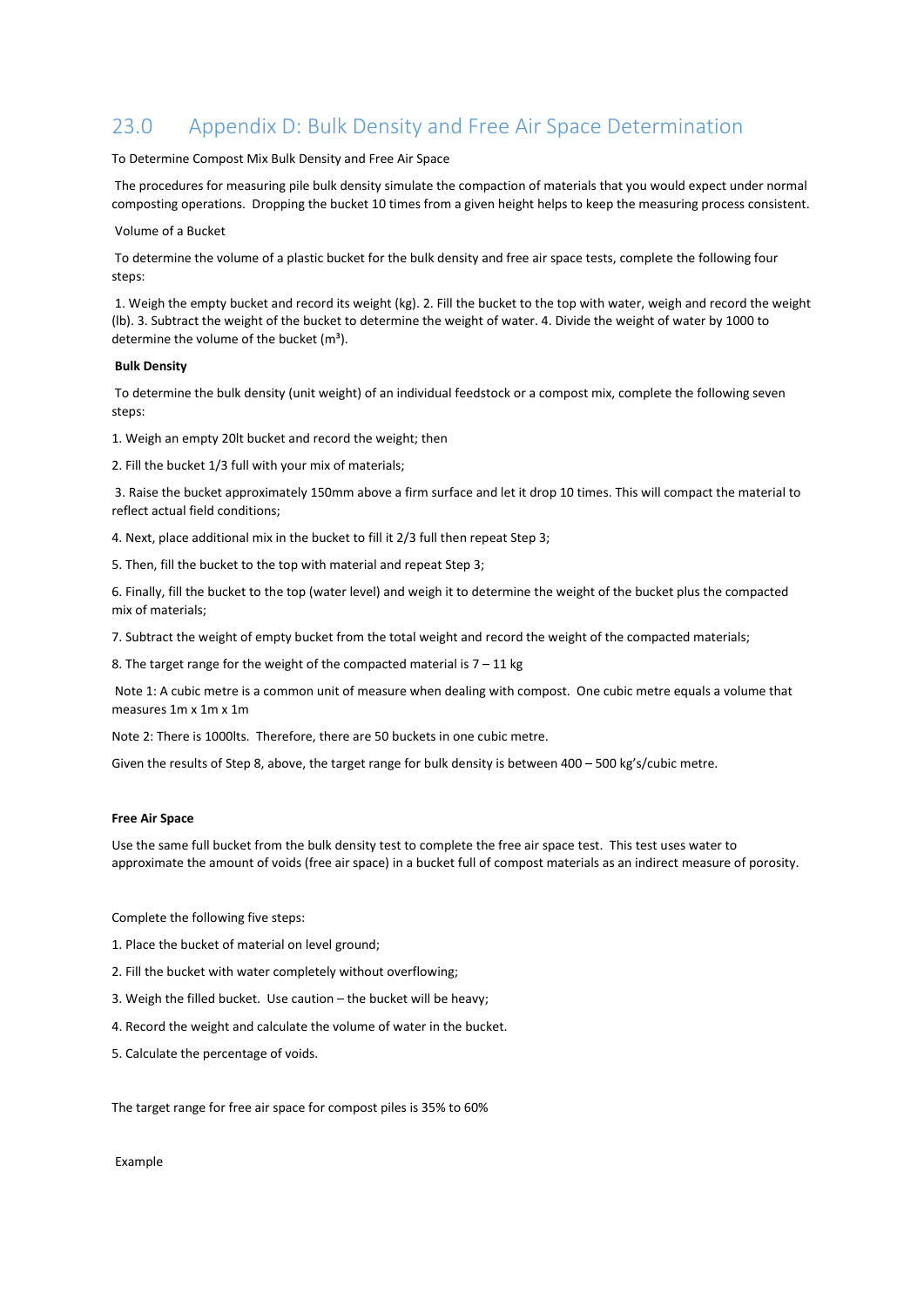Part 1 – Determine the Bulk Density of a Sample of Raw Feedstocks.

1. Your bucket holds 20kg of water and therefore it has a volume of 20lt .

- 2. You complete the eight steps to determine the bulk density of your mix, and the net weight of materials is 9.9kg .
- 3. The bulk density of this material is 9.9kg x 50 = 495kg/m<sup>3</sup>. This material is within the desired range.

Part 2 – Determine the Free Air Space of this mix.

4. You complete the five steps to determine the free air space of your mix, and the weight of your mix plus water 17kg .

5. You calculate the weight of the water by subtracting the weight of the mix: 17kg – 9.9kg = 7.1kg = 7.1lt of water.

6. You divide the volume of water by the total volume of your bucket to determine the Free Air Space: (7.1/20 = 0.355 x 100 = 35.5% FAS.

7. This is an acceptable FAS, albeit somewhat toward the low end of the range.

8. In this example, additional bulking agent (comprised of coarse woody material) could be added to increase the free air space to enhance the porosity for aeration.

9. Adding dry bulking material is also commonly done to adjust the moisture content of wet feedstocks, such as food waste or wet (sloppy) animal manure.

### **Smoke Test**

A smoke test is an easy way to confirm that the mix has a suitable porosity for uniform airflow. Aeration of the Aerated Static Pile is possible when the airflow is pressurized and confined to the base of the pile. Air leaks (i.e., short circuiting) reduce the effectiveness of the aeration system and therefore compromises the composting process. Smoke generators are an easy and inexpensive way to visually check for air leaks in your new compost system.

This following test can be accomplished by one person; however it is a much easier process with two or more people.

#### **Test Procedure**

- 1. Be sure that the bin is filled to capacity when running this test to provide sufficient back pressure to reveal all significant leaks;
- 2. Set the timer so that the blower runs continuously;
- 3. Open the valve to the bin being tested, to the full open position. Close all other valves;
- 4. Place a smoke generator on a pie tin (or alternate non-flammable surface), light the fuse and hold it next to the air inlet on the side of the blower (duration about 30-seconds).
- 5. The smoke will be pulled into the blower and distributed through the aeration system.
- 6. If there are leaks in the system, concentrated smoke will pour out of these openings;
- 7. If there are no significant leaks, the smoke will emerge in a diffused manner on the surface of the ASP. This is what we hope to see.
- 8. If the system does have significant leaks, these can be closed by placing additional finished compost on top of the ASP.